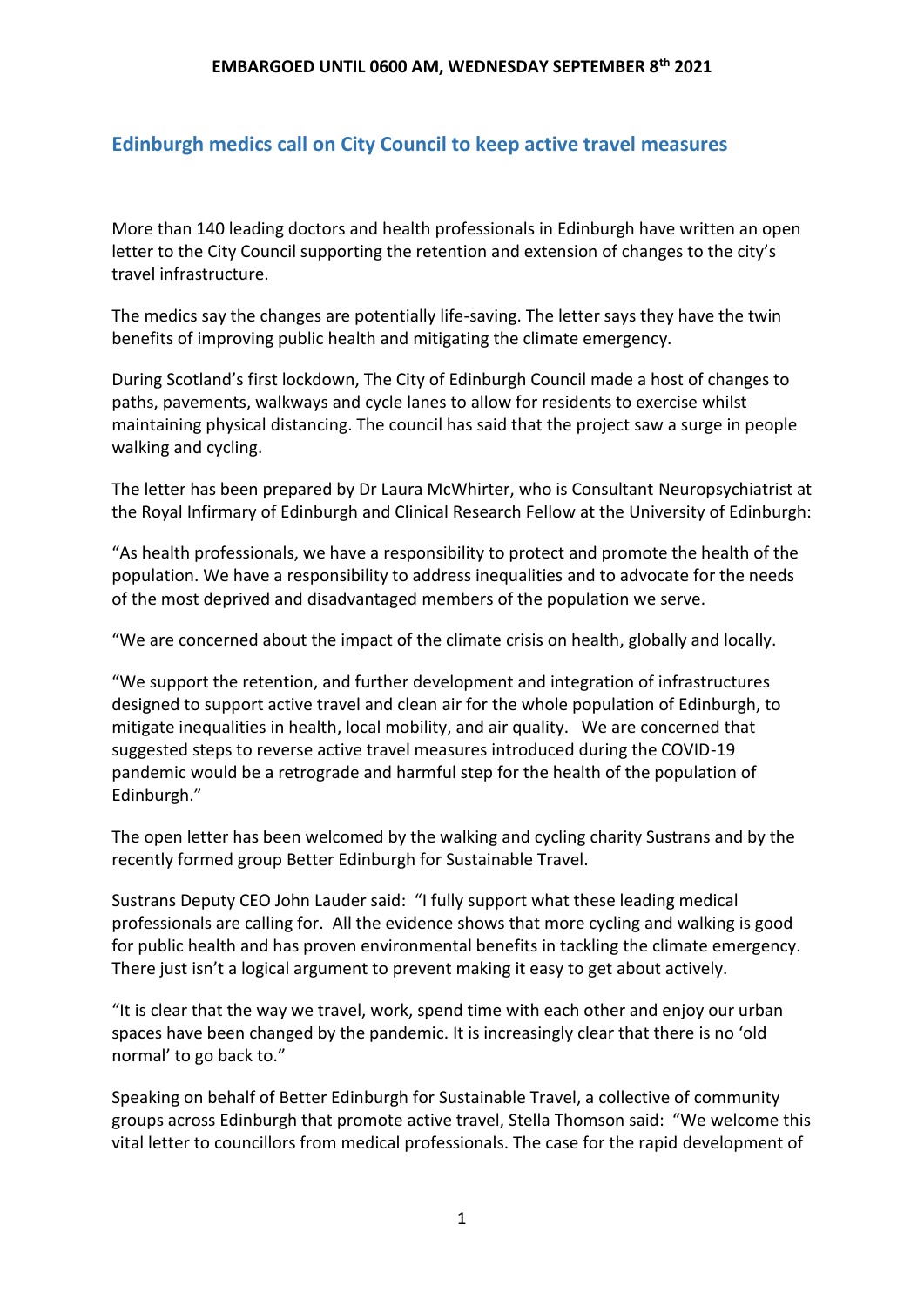a safe active travel network across Edinburgh, and a significant reduction in vehicular traffic, is unequivocal.

"We cannot afford further delays. Everyone, especially children, should have the opportunity to walk, wheel or cycle if they are able, to breathe clean air, and to feel safe on our city's streets.

"As the signatories point out, well designed active travel infrastructure will reduce inequalities and improve access for all. We hope the letter will encourage all councillors to make the bold and transformative decisions required to address both the climate emergency and public health. It is time to end the domination of traffic in so many of our streets and neighbourhoods."

The full letter and list of signatories is appended below.

The letter is also available as a webpage ideal for sharing on social media at: <https://tiny.one/medics4activetravel>

For further information please contact:

**Dr Laura McWhirter on [lauramcw@doctors.org.uk](mailto:lauramcw@doctors.org.uk) or 07747 533036**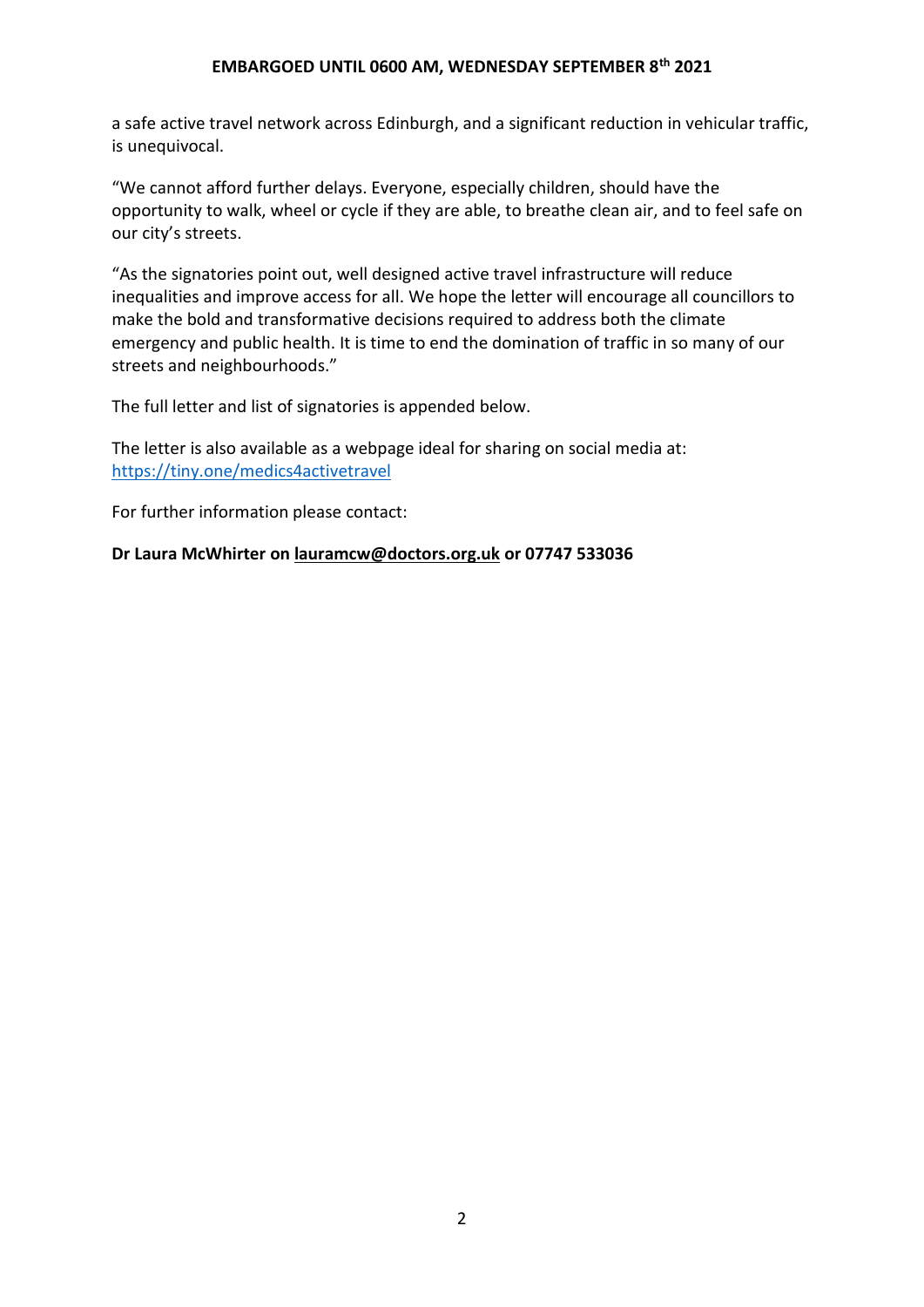Edinburgh September 2021

## **Open letter to the City of Edinburgh Council**

## Dear Councillors,

We are a group of doctors and other health professionals, living or working in Edinburgh, and write to support the retention and extension of changes to travel infrastructure in Edinburgh and the Lothians, to improve public health and mitigate climate emergency. We hope that the points and evidence below will support the council to make decisions that will help to benefit, protect, and reduce inequalities in the health of the population of Edinburgh.

## **Climate crisis and health**

One of the duties of a doctor as stated by the General Medical Council is "to protect and promote the health of patients and the public"<sup>1</sup>. As health professionals we have been reminded by our professional bodies of our responsibilities to raise the profile of the climate emergency, which is a public health emergency likely to have a much greater impact than COVID-19 $^{2,3}$ . We have a responsibility to speak up for disadvantaged groups who are disproportionately vulnerable to the health and economic impacts of the climate crisis.

### **Health inequality**

Deprivation is strongly associated with poor health outcomes. Premature death remains four times higher in the most deprived areas of Scotland compared with the least deprived areas<sup>4</sup>. In NHS Lothian, the most deprived areas have 67% more deaths than the overall average. Within the City of Edinburgh, men living in the least deprived areas can expect to live for 11 years longer than those in the most deprived areas, and women can expect to live for 8 years longer<sup>5</sup>.

Those living in areas of deprivation are less likely to drive but much more likely to be injured in a road traffic collision<sup>6</sup>. Rates of pedestrian casualties are twice as high in children as in adults, and pedestrians over 70 years of age have the highest fatality rate<sup>7</sup>.

Many of our patients do not have the financial means, health status, or abilities to access private car transport. Children, the frail elderly, and people with chronic illnesses or disabilities are disadvantaged in opportunities to access services and community by systems which prioritise private car transport.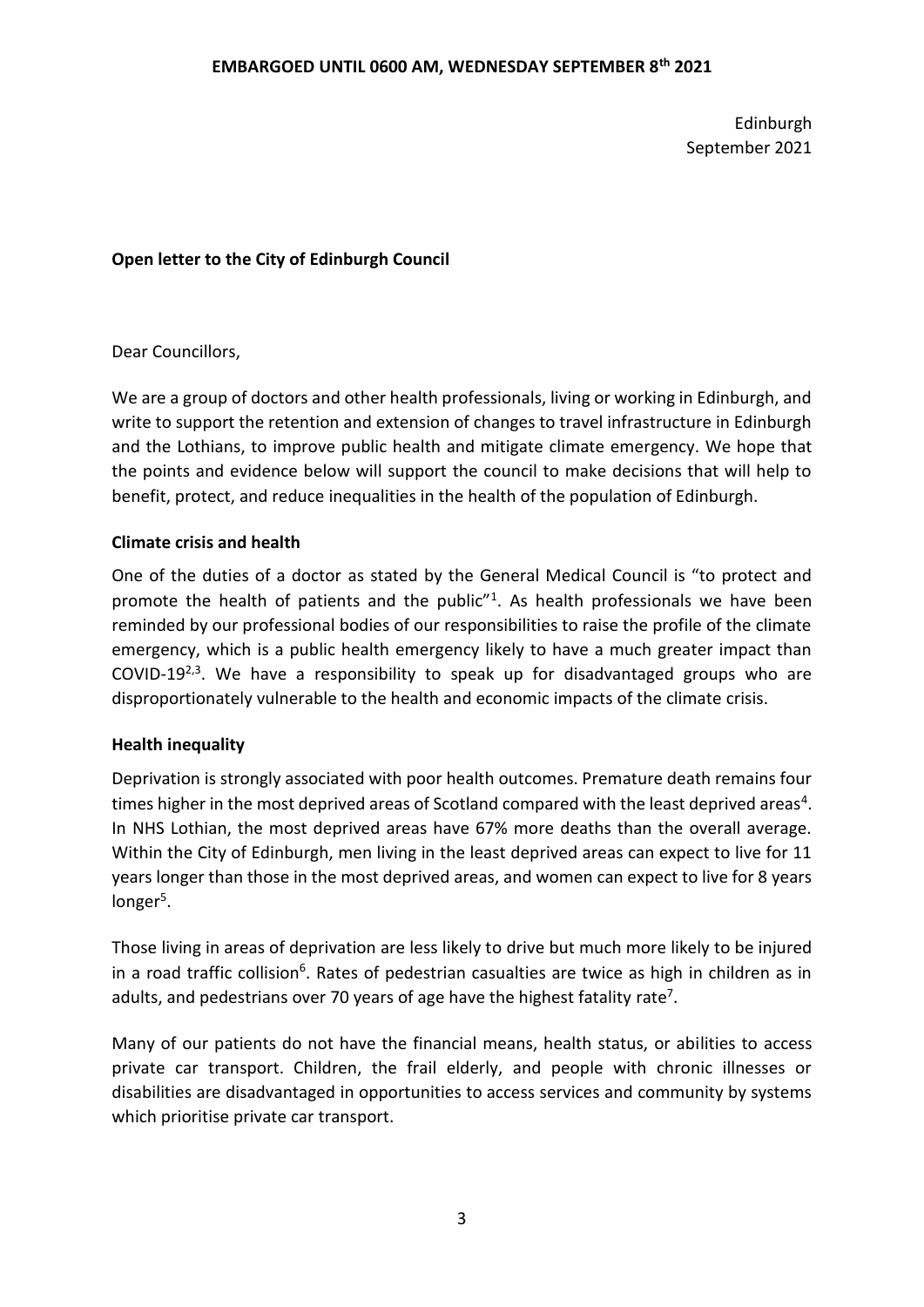Moves to promote safe active travel, including widening of pavements and provision of segregated paths, make the urban environment more accessible for people with disabilities and release road space for reliable and efficient public transport.

Measures to improve the urban environment and promote active travel in Edinburgh will differentially benefit the most disadvantaged members of our community and so help to reduce health inequalities in Edinburgh. We ask that councillors carefully consider the differential impact of decisions to prioritise private car transport on those for whom private car transport is not an option.

## **Air pollution and health**

Air pollution is strongly associated with poor health outcomes<sup>8</sup>. A joint Royal College of Physicians and Royal College of Paediatrics and Child Health report estimated that outdoor air pollution causes 40,000 deaths a year in the UK<sup>9</sup>. Data from Scotland shows a particularly strong association between air pollution and respiratory disease and deaths<sup>10</sup>. Transport  $$ predominantly car transport  $-$  is the main source of air pollution in Scotland<sup>11</sup>.

Edinburgh City Council has six Air Quality Management Areas, with concerning levels of air pollution related to vehicular traffic<sup>12</sup>.

Decisive action from the council to promote active travel and reduce private car traffic in Edinburgh will help to reduce air pollution and associated harm to health.

## **Physical activity and health**

Regular physical activity is associated with improved health outcomes at all ages $^{13}$ .

UK Chief Medical Officers recommend that children and young people should engage in moderate physical activity for at least one hour every day. For adults, 150 minutes of moderate activity per week is associated with a 40% reduction in risk of type 2 diabetes, 35% reduction in heart disease, 25% reduction in joint and back pain, and 20% reduction in bowel and breast cancer<sup>13</sup>.

National data indicates that in Scotland during 2019 only 66% of adults met this target, whilst in the same year fewer than 50% of journeys under two miles were made on foot<sup>14</sup>.

Segregated active travel infrastructure allows everyone to increase their physical activity levels through active travel; not only those who already enjoy regular physical activity.

We ask that the council considers the beneficial and protective health effects of physical activity when considering its decisions about travel infrastructure in Edinburgh.

## **Behaviour change for public health**

Changing established patterns of behaviour is difficult. We understand that a move away from the current position of private car dependency can feel difficult.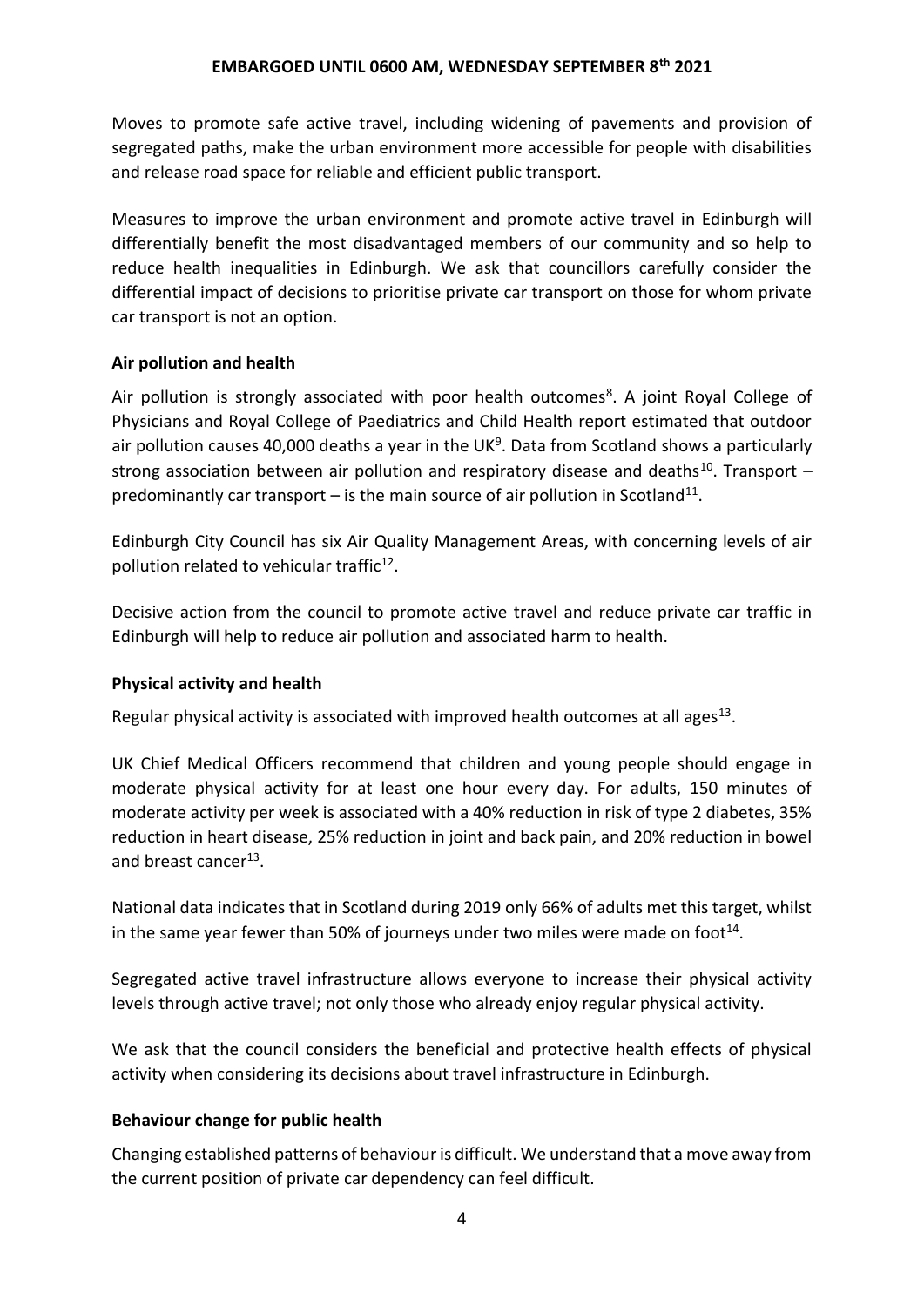Bold Scottish strategies have led to strikingly effective population shifts in behaviour for better health; tobacco smoking restrictions have saved many lives, and early data suggests that minimum alcohol unit pricing has reduced amount of alcohol purchased by the heaviest alcohol consumers<sup>15,16</sup>. Both of these strategies met with initial resistance, but are now broadly supported.

Now, local government in Edinburgh has the potential to lead a bold and exemplary modal shift away from car-dependence which will benefit and protect the health of the people of Edinburgh.

## **Key points:**

- As health professionals, we have a responsibility to protect and promote the health of the population. We have a responsibility to address inequalities and to advocate for the needs of the most deprived and disadvantaged members of the population we serve.
- We are concerned about the impact of the climate crisis on health, globally and locally.
- We are concerned about harms to health caused by air pollution in Edinburgh.
- Regular physical activity is associated with improved health outcomes at all ages.
- We support the retention, and further development and integration of infrastructures designed to support active travel and clean air for the whole population of Edinburgh, to mitigate inequalities in health, local mobility, and air quality.
- This includes quiet routes in the vicinity of schools to allow safe active travel for families, an integrated network of segregated safe paths for cycling, city-wide subsidised cycle hire programmes, and low-emission zones.
- We are concerned that suggested steps to reverse active travel measures introduced during the COVID-19 pandemic would be a retrograde and harmful step for the health of the population of Edinburgh.

Yours sincerely,

Dr Laura McWhirter, Consultant Neuropsychiatrist, Royal Infirmary of Edinburgh; Clinical Research Fellow, University of Edinburgh

Neil Aitken, Physiotherapist, Neil Aitken Physiotherapy Ltd, Edinburgh

Dr Niall H. Anderson, Senior Lecturer in Medical Statistics, Usher Institute, University of Edinburgh

Dr Ross Archibald, Consultant in Emergency Medicine, NHS Lothian

Dr Elika Aspinall, General Practitioner, NHS Lothian

Dr Katherine Atkins, Chancellor's Fellow, Edinburgh Medical School, University of Edinburgh

Dr Paul Bailey, General Practitioner, NHS Lothian

Miss Emily Baird, Consultant, Children's Orthopaedics, Royal Hospital for Children and Young People Edinburgh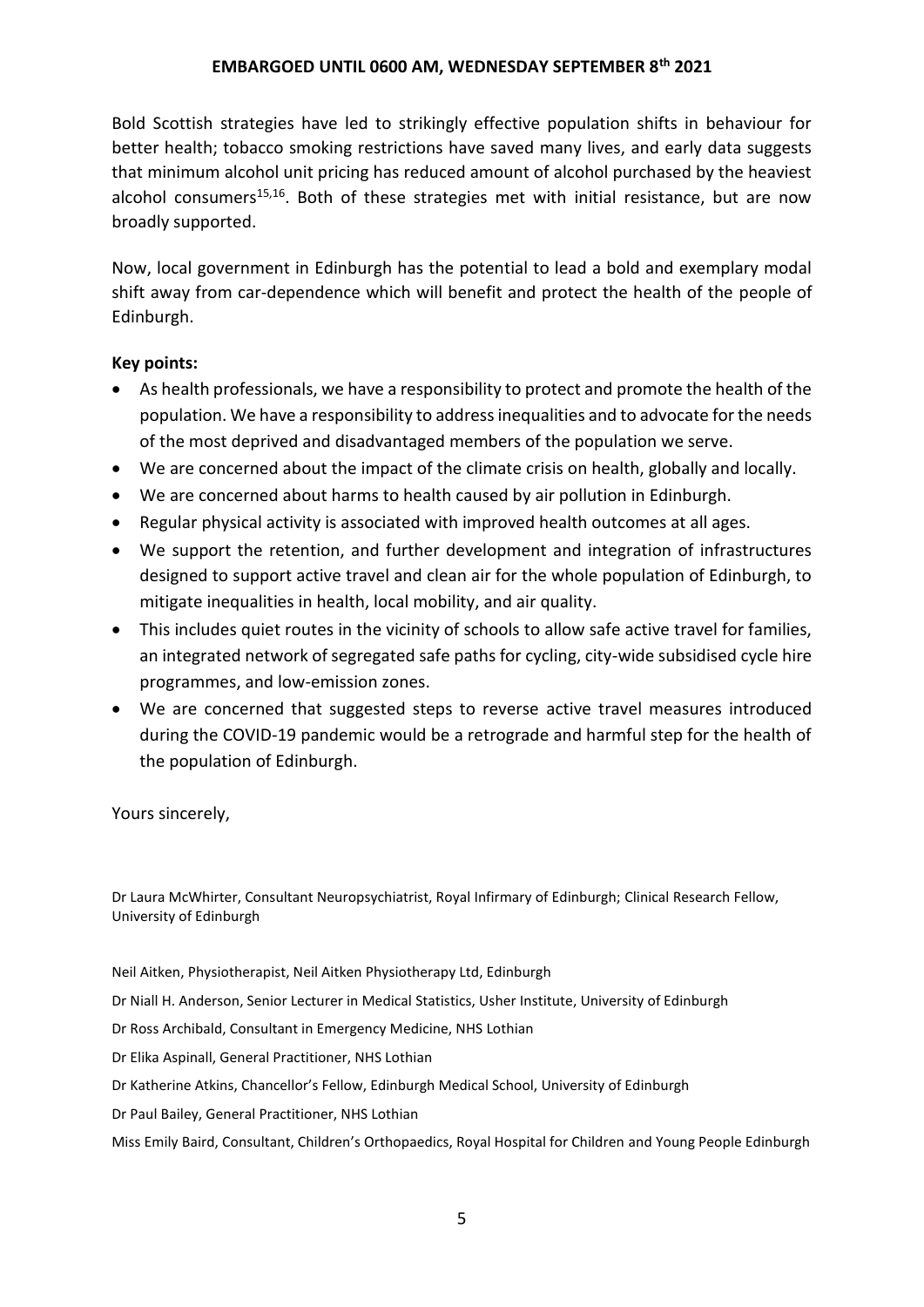Dr Kasia Banas, UG Talent Lead and Programme Director in Data-Driven Innovation for Health and Social Care, Usher Institute, University of Edinburgh

Dr Ravneet Batra, Consultant Liaison Psychiatrist, Regional Infectious Diseases Unit, Western General Hospital

Dr Roland Baumann, General Practitioner, Niddrie Medical Practice, Edinburgh

Dr Craig Beattie, Consultant Anaesthetist, Royal Infirmary of Edinburgh

Dr Monika Beatty, Consultant in Critical Care, Royal Infirmary of Edinburgh

Dr Sam Bennett, Foundation Doctor, Acute Medicine, Western General Hospital

Ms Katherine Bethell, Advanced Nurse Practitioner and Programme Manager, Chalmers Sexual Health Centre (Lothian) and Sandyford Centre (GGC)

Dr David Birrell, Emergency medicine trainee, Royal infirmary of Edinburgh; Honorary Clinical Fellow, University of Edinburgh

Professor James Boardman, Professor of Neonatal Medicine, University of Edinburgh

Dr Friederike Boellert, Respiratory Consultant, Western General Hospital, Edinburgh

Dr Kirsty Boyd, Reader in Palliative Care, Usher Institute, University of Edinburgh

Dr Tom Bloomfield, Consultant Anaesthetist, Royal Infirmary of Edinburgh

Mr Paul Brennan, Reader and Honorary Consultant Neurosurgeon, University of Edinburgh and NHS Lothian

Mr Iain Brown, Consultant Orthopaedic Surgeon, Royal Infirmary of Edinburgh

Dr John Budd, General Practitioner, Edinburgh Access Practice, and Co-ordinator of Lothian Deprivation Interest Group

Dr Rosamunde Burns, Consultant Anaesthetist, Royal Infirmary of Edinburgh

Dr Peter Cairns, General Practitioner, Wester Hailes Medical Practice

Professor Alan Carson, Consultant Neuropsychiatrist, University of Edinburgh

Dr Simon Chillingworth, Consultant Anaesthetist, Royal Infirmary of Edinburgh

Professor Richard Chin, Professor of Paediatric Neurology and Clinical Epidemiology, Honorary Consultant Paediatric Neurologist, University of Edinburgh and The Royal Hospital for Children and Young People

Dr Sarah Clay, Locum General Practitioner, Niddrie Medical Practice, and Specialty Doctor in Palliative Care

Dr Elizabeth Cole, Anaesthetics registrar, Royal Infirmary of Edinburgh

Dr Catherine Collinson, Consultant Anaesthetist, Department of Anaesthesia, Royal Infirmary of Edinburgh

Dr Claire Cooke-Jones, Trainee Anaesthetist, Royal Infirmary of Edinburgh

Dr Robert Cooke-Jones, Trainee General Practitioner, Inchpark Surgery, Edinburgh

Dr Nadine Cossette, Consultant Liaison Psychiatrist, Royal Infirmary of Edinburgh

Dr Helen Creedon, Clinical Fellow in Oncology, University of Edinburgh

Dr Julia Critchley, Consultant Anaesthetist, Royal Infirmary of Edinburgh

Dr Craig Davidson, Consultant in Emergency Medicine, NHS Lothian

Professor Adrian Davis, Professor of Transport & Health, Edinburgh Napier University

Dr Christopher Dickens, General Practitioner, Edinburgh

Ms Lynsey Downie, Anaesthesia Associate, Edinburgh Royal Infirmary

Mr Andrew Duckworth, Senior Lecturer and Consultant Orthopaedic Trauma Surgeon, Edinburgh Orthopaedics and University of Edinburgh

Mr Joseph Duncumb, Orthopaedic Surgery Registrar, Royal Infirmary of Edinburgh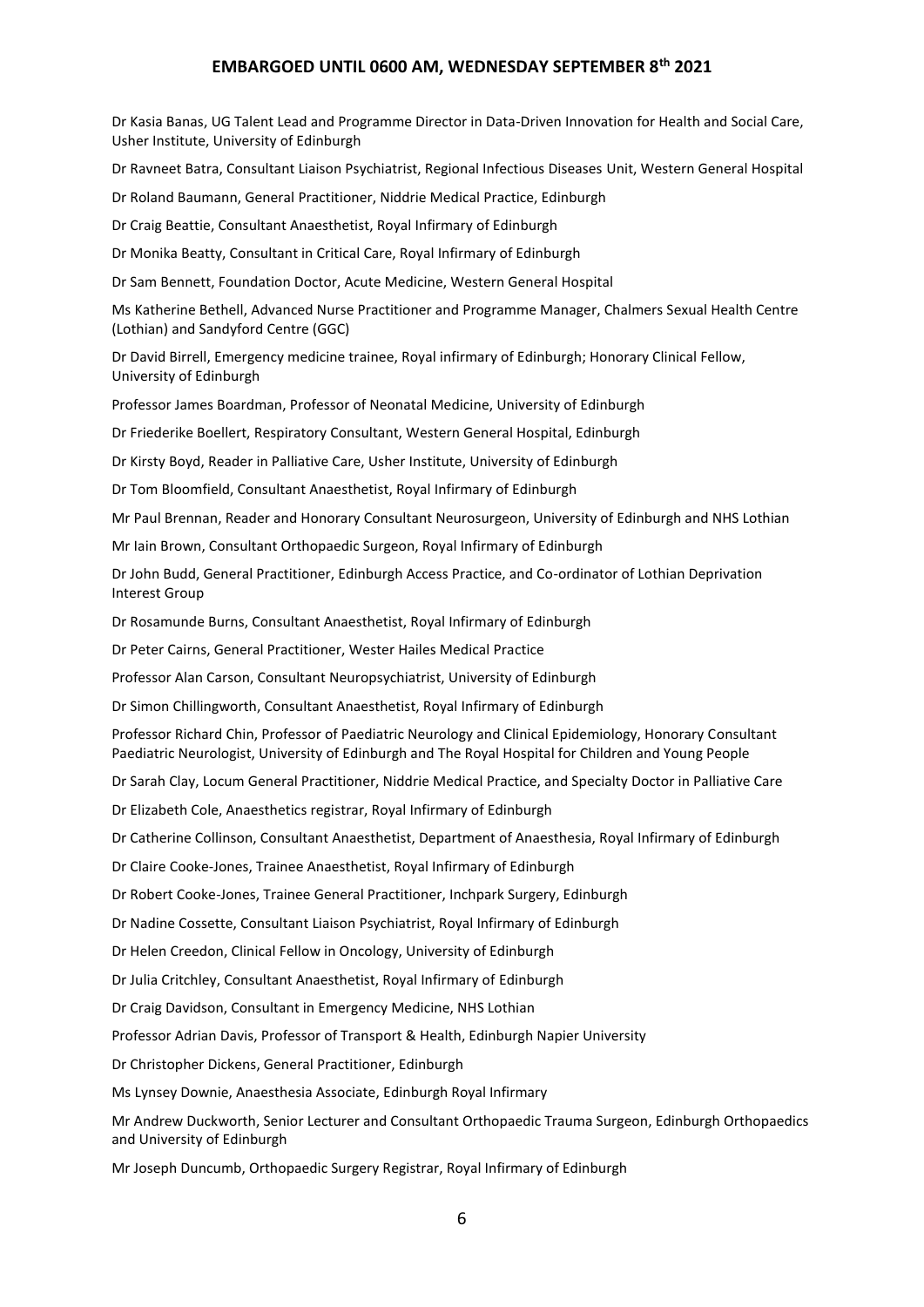Dr Tamasin Evans, Consultant Clinical Oncologist, Edinburgh Cancer Centre

Dr Alasdair Fitzgerald, Clinical Lead, Rehabilitation Services and Consultant in Neurorehabilitation, Astley Ainslie Hospital, Edinburgh

Dr Nicholas Fletcher, Trainee General Practitioner, NHS Education Scotland

Professor Sue Fletcher-Watson, Chair in Developmental Psychology, Division of Psychiatry, University of Edinburgh

Mr Martin Gemmell, Principal Educational Psychologist, City of Edinburgh Council

Ms Paula Gardiner, Neurological Specialist Physiotherapist and Cognitive Behavioural Therapist, Edinburgh

Dr Cameron J Fairfield, Clinical Research Fellow, University of Edinburgh

Dr Gavin Francis, General Practitioner, Dalkeith Road Medical Practice, Edinburgh

Dr Allan Gordon, Retired Consultant Obstetrician and Gynaecologist, Edinburgh

Dr Claire Gordon, Consultant in Acute Medicine, Western General Hospital, Edinburgh

Dr Rebecca Gormley, Anaesthetic Core Trainee, Royal Infirmary of Edinburgh

Dr Peter S Hall, Honorary Consultant Medical Oncologist, Edinburgh Cancer Centre at St John's Hospital and the Western General Hospital

Dr Helen Hare, Junior Doctor, Edinburgh Royal Infirmary

Dr Simon Heaney, Consultant Anaesthetist, Royal Infirmary of Edinburgh

Dr Ingrid Hoeritzauer, Consultant Neurologist and Acute Traumatic Brain Injury Rehabilitation, Royal Infirmary of Edinburgh

Dr Catriona Howes, Consultant Psychiatrist, Western General Hospital, Edinburgh

Dr Seán Keating, Consultant in Cardiothoracic Anaesthesia and Intensive Care Medicine, Royal Infirmary of Edinburgh

Dr Malik Jahangeer, Consultant Clinical Oncologist and Honorary Senior Clinical Lecturer, University of Edinburgh

Dr Marc Janssens, Consultant Anaesthetist, Royal Infirmary of Edinburgh

Mr Aimun Jamjoom, Speciality Neurosurgery Trainee, Edinburgh Royal Infirmary

Dr Michelle Jeffrey, Consultant Sports and Exercise Medicine, Sportscotland Institute of Sport, Oriam, Edinburgh

Dr Guy Johnson, General Practitioner (retired), Sighthill Health Centre

Professor John Keating, Consultant Orthopaedic Surgeon, Royal Infirmary of Edinburgh; Honorary Senior Lecturer, Edinburgh University

Dr Stephanie Kelly, Clinical Fellow in Intensive Care, Royal Infirmary of Edinburgh

Dr Dean Kerslake, Consultant, Royal Infirmary of Edinburgh

Dr Alice King, Trainee General Practitioner, Edinburgh

Dr Oliver Koch, Consultant & Honorary Senior Clinical Lecturer in Infectious Diseases, Regional Infectious Diseases Unit, Western General Hospital

Dr Rebecca Lawrence, Consultant Psychiatrist in Addictions, Royal Edinburgh Hospital

Mr Graham Lawson, Consultant Orthopaedic Surgeon, Royal Infirmary of Edinburgh

Yvonne Leavy, Lead Clinical Nurse Specialist (epilepsy) Department for Clinical Neurosciences, RHCYP, Royal Infirmary of Edinburgh

Dr Katharine Logan, Consultant Psychiatrist in Psychotherapy, Rivers Centre, Edinburgh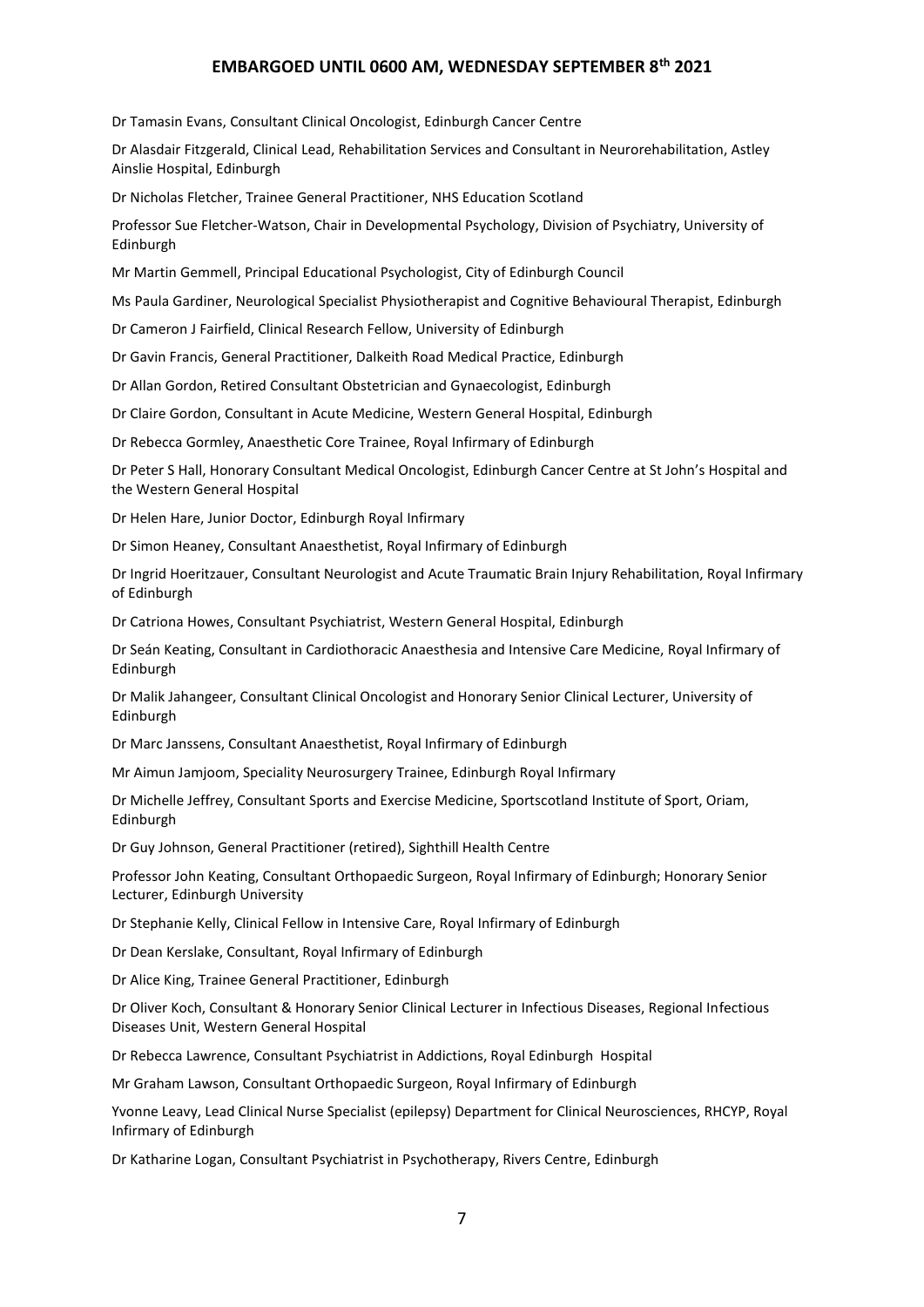Dr Nazir Lone, Honorary Consultant and Senior Lecturer in Critical Care, Royal Infirmary of Edinburgh, NHS Lothian and University of Edinburgh

Dr Carey Lunan, General Practitioner, Craigmillar Medical Group

Dr Saturnino Luz, Reader in Medical Informatics, Usher Institute, Medical School, The University of Edinburgh

Dr Sonia MacCallum, General Practitioner, Niddrie Medical Practice

Dr Claire Mackintosh, Consultant Infectious Disease Physician and Clinical Director, Regional Infectious Disease Unit, NHS Lothian

Dr Ivan Marples, Consultant in Pain Medicine and Anaesthesia, Leith Community Treatment Centre

Dr Katie Marwick, Clinical Lecturer in Psychiatry, University of Edinburgh

Dr Alexander von Maydell, Junior Doctor, Royal Infirmary of Edinburgh

Miss Julie McBirnie, Consultant Orthopaedic Surgeon, Spire Shawfair Park Hospital

Professor Alison McCallum, Centre for Population Health Sciences, Usher Institute, University of Edinburgh

Dr Dermot McKeown, Consultant Anaesthetist, Royal Infirmary of Edinburgh

Professor Andrew McIntosh, Professor of Biological Psychiatry and Honorary Consultant Psychiatrist, University of Edinburgh

Dr Christina McManus, Doctor, Western General Hospital

Dr Carinne McMurray, General Practitioner, Craigmillar Medical Group

Professor Stewart Mercer, Professor of Primary Care and Multimorbidity, Usher Institute, University of Edinburgh; General Practitioner, NHS Lothian

Dr Eve Miller-Hodges, Senior Clinical Lecturer & Honorary Consultant in Inherited Metabolic Disorders and Renal Medicine, Scottish Inherited Metabolic Disorders Service & University of Edinburgh

Dr Lyle Moncur, Consultant in Emergency Medicine, Royal Infirmary of Edinburgh

Mr Matthew Moran, Consultant Orthopaedic Surgeon, Royal Infirmary of Edinburgh

Dr Catriona Morton, General Practitioner, Craigmillar Medical Group

Dr Megan Mowbray, Consultant Dermatologist, Clinical Lead Dermatology, Skin Cancer Lead NHS Fife, Queen Margaret Hospital, Dunfermline (& resident of Edinburgh)

Mr Samuel Molyneux, Consultant in Trauma and Orthopaedic Surgery, Royal Infirmary of Edinburgh

Ms Mome Mukherjee, Senior Research Fellow, Usher Institute, University of Edinburgh

Dr Nóra Murray-Cavanagh, Clinical Lead General Practitioner, Wester Hailes Medical Practice

Dr Susan Nelson, General Practitioner, Mackenzie Medical Centre, Edinburgh

Dr Anna Noble, General Practitioner, Wester Hailes Medical Practice

David Obree, Archie Duncan Fellow in Medical Ethics and Fellow in Medical Education, Usher Institute, University of Edinburgh

Dr Richard O'Brien, Consultant Stroke Physician, Royal Infirmary of Edinburgh, Honorary Clinical Senior Lecturer, University of Edinburgh

Dr Laura O'Conaire, General Practitioner, Braefoot Medical Practice, Edinburgh

Dr Rory O'Conaire, General Practitioner, West End Medical Practice, Edinburgh

Dr Ailis Orr, Consultant Paediatrician, Royal Hospital for Children and Young People, Edinburgh

Mr James Patton, Clinical Director Orthopaedics, Consultant Orthopaedic Surgeon, Royal Infirmary Edinburgh

Dr Sharon Peoples, Consultant in Clinical Oncology, Edinburgh Cancer Centre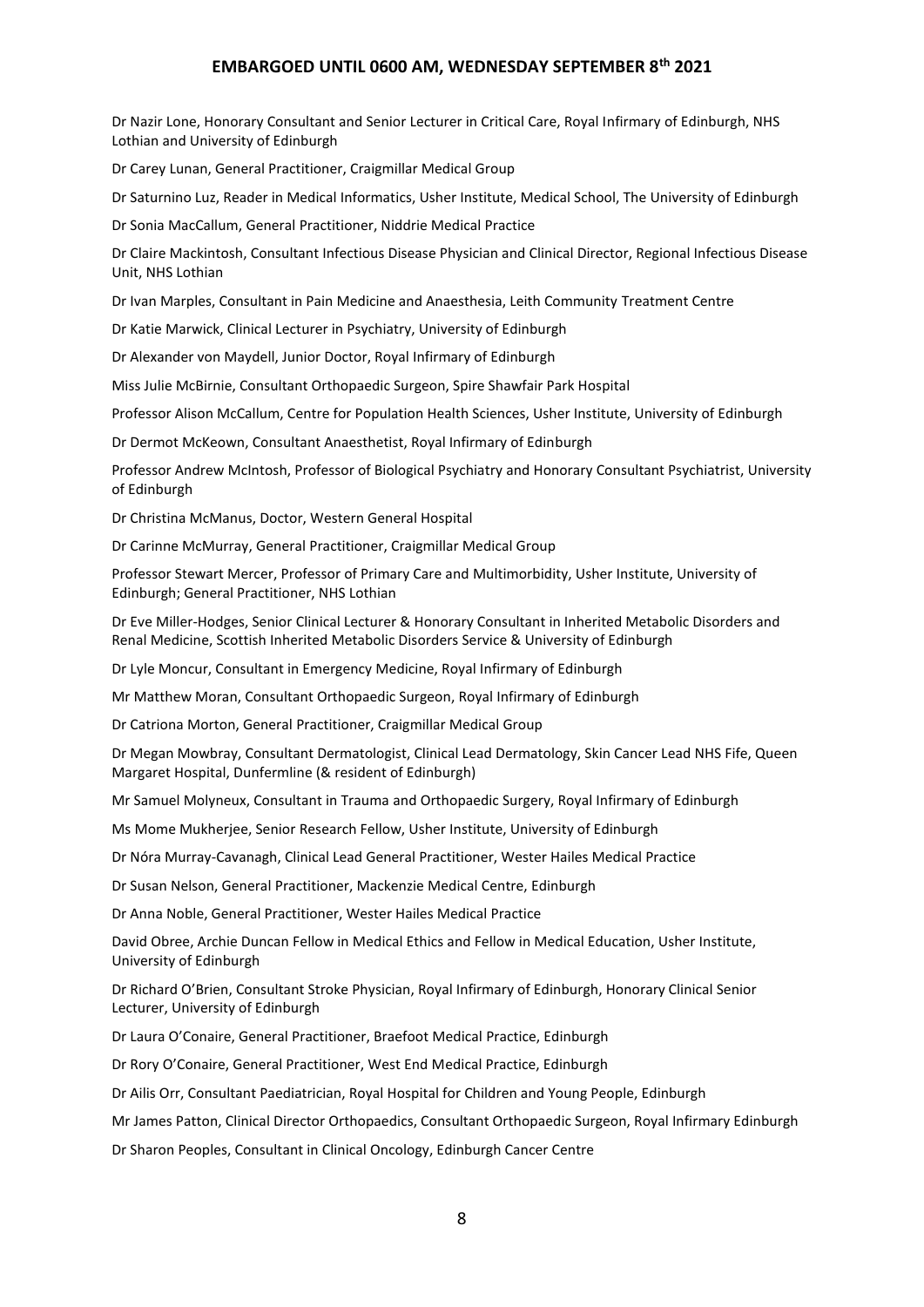Dr. Meghan Perry, Consultant Physician and Honorary Senior Clinical Lecturer in Infectious Diseases and General Internal Medicine, Western General Hospital, Edinburgh

Professor Martyn Pickersgill, Co-Director of Research, Usher Institute, University of Edinburgh

Dr Evgeniya Plotnikova, Teaching Fellow, Master of Public Health Programme, University of Edinburgh

Dr S.G. Potts, Consultant in Transplant Psychiatry, Royal Infirmary of Edinburgh

Dr Michael Quinn, General Practitioner, Craigmillar Medical Group

Dr Martin Quirke, Research Fellow, Centre for Environment, Dementia and Ageing Research, University of Stirling (& resident of Edinburgh)

Dr Kristiina Rannikmäe, Consultant Neurologist and Clinical Research Fellow, Forth Valley Royal Hospital and University of Edinburgh

Ms Aїcha Reid, Registered Educational Psychologist, Edinburgh

Dr Helga Rhein, General Practitioner (retired), Edinburgh

Dr Helen Riches, General Practitioner, Restalrig Park Medical Centre, Edinburgh

Professor Craig Ritchie, Professor of Psychiatry of Ageing, University of Edinburgh; Director of Brain Health Scotland

Dr Alasdair Ruthven, Consultant Anaesthetist, Royal Infirmary of Edinburgh

Professor Rustam Al-Shahi Salman, Professor of Clinical Neurology at the University of Edinburgh; Honorary consultant neurologist in NHS Lothian

Dr Euan Sandilands, Consultant Toxicologist and Director National Poisons Information Service (Edinburgh); Honorary Clinical Senior Lecturer, University of Edinburgh

Ms Chloe Scott, Consultant Trauma and Orthopaedic Surgeon, Royal Infirmary of Edinburgh

Dr Ann Sergeant, Consultant Dermatologist, NHS Fife (Edinburgh resident)

Dr Anthony Simon, General Practitioner, Craigmillar Medical Group

Dr Chris Smith, Foundation Doctor, Western General Hospital, Edinburgh

Dr Nick Spencer, Anaesthetic Trainee, Western General Hospital, Edinburgh

Dr Andrew Stanfield, Senior Clinical Research Fellow and Honorary Consultant Psychiatrist, University of Edinburgh

Dr Elizabeth Steel, Consultant Anaesthetist, Royal infirmary Edinburgh

Professor Jon Stone, Consultant Neurologist, Edinburgh Royal Infirmary and University of Edinburgh

Professor Cathie Sudlow, Professor of Neurology and Clinical Epidemiology and Head of the Centre for Medical Informatics, Usher Institute, University of Edinburgh

Dr Digby Thomas, General Practitioner to the homeless 2001-2021, Edinburgh Homeless/Access Practice

Dr Sarah Thompson, Consultant Anaesthetist, Royal Infirmary of Edinburgh

Professor Lindsay Thomson, Professor of Forensic Psychiatry, University of Edinburgh; Medical Director of the State Hospitals Board for Scotland and the Forensic Mental Health Managed Care Network

Dr Fionn Toolis, General Practitioner, Wester Hailes Medical Practice, Edinburgh

Professor Neil Turner, Professor of Nephrology, University of Edinburgh; Honorary Consultant, Royal Infirmary of Edinburgh

Dr Stefan Unger, Consultant Respiratory Paediatrician, Royal Hospital for Children and Young People

Dr Helen Usher, Consultant Anaesthetist, Royal Infirmary of Edinburgh

Dr Anna te Water Naudé, Acute Medicine Core Trainee, Royal Infirmary of Edinburgh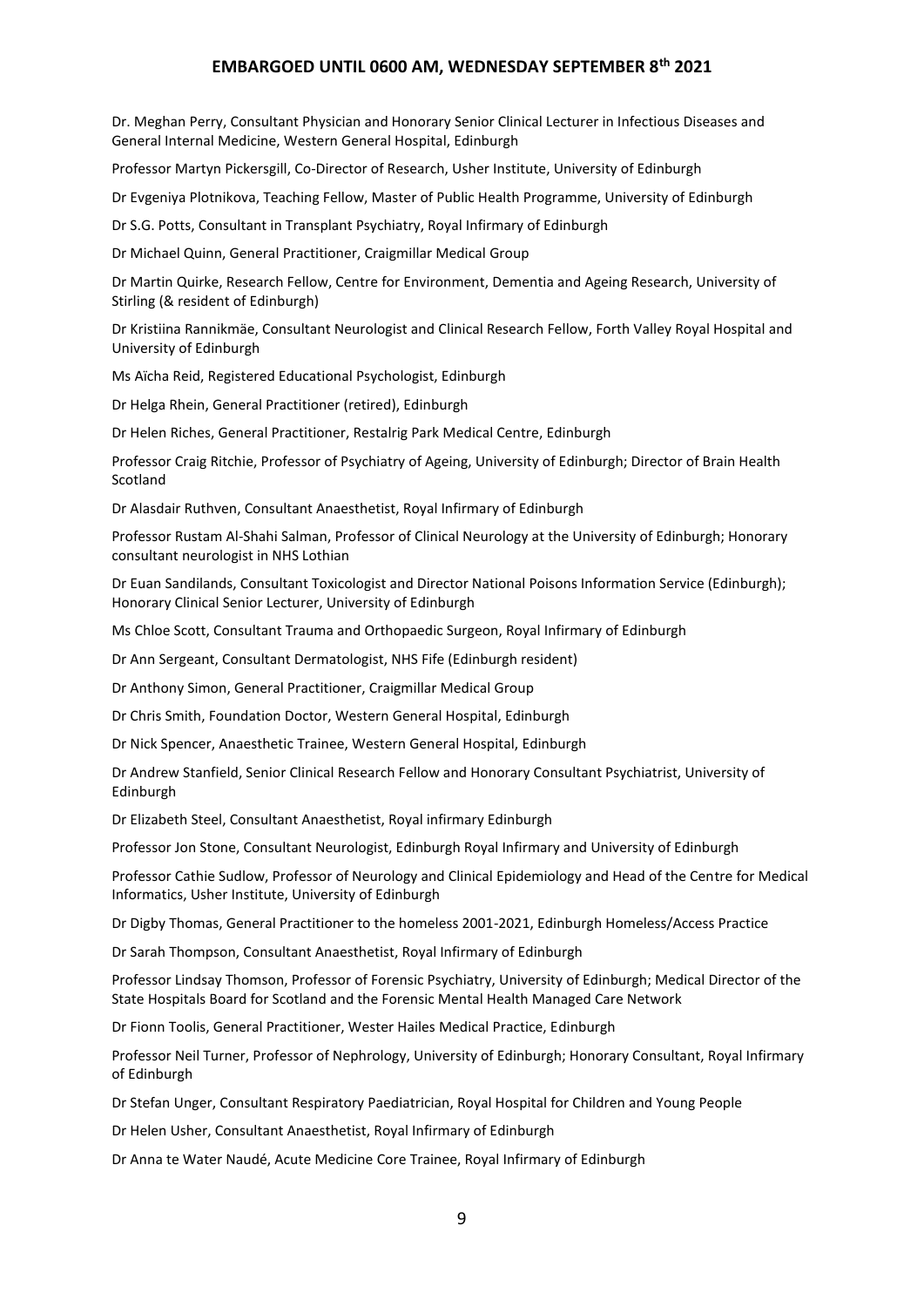Stephen Walls, Senior Charge Nurse, General Intensive Care, Royal Infirmary of Edinburgh

Dr Charles Wallis, Consultant Anaesthetist and Chair of Bicycle Users Group, Western General Hospital

Dr Andrew Watson, Associate Medical Director for Psychiatry, NHS Lothian

Ms Abby White, Psychiatric Nurse, Edinburgh

Mr T.O. White, Consultant Orthopaedic Trauma Surgeon (Clinical Lead for Trauma), Royal Infirmary Edinburgh, and Honorary Lecturer, University of Edinburgh

Dr William Whiteley, Reader in Neurology, University of Edinburgh; Honorary Consultant Neurologist, NHS Lothian

Dr E.B. Wilson, Emergency Department Consultant, Emergency Department, Royal Infirmary of Edinburgh

Dr Hilary Young, General Practitioner, Mackenzie Medical Centre / University of Edinburgh